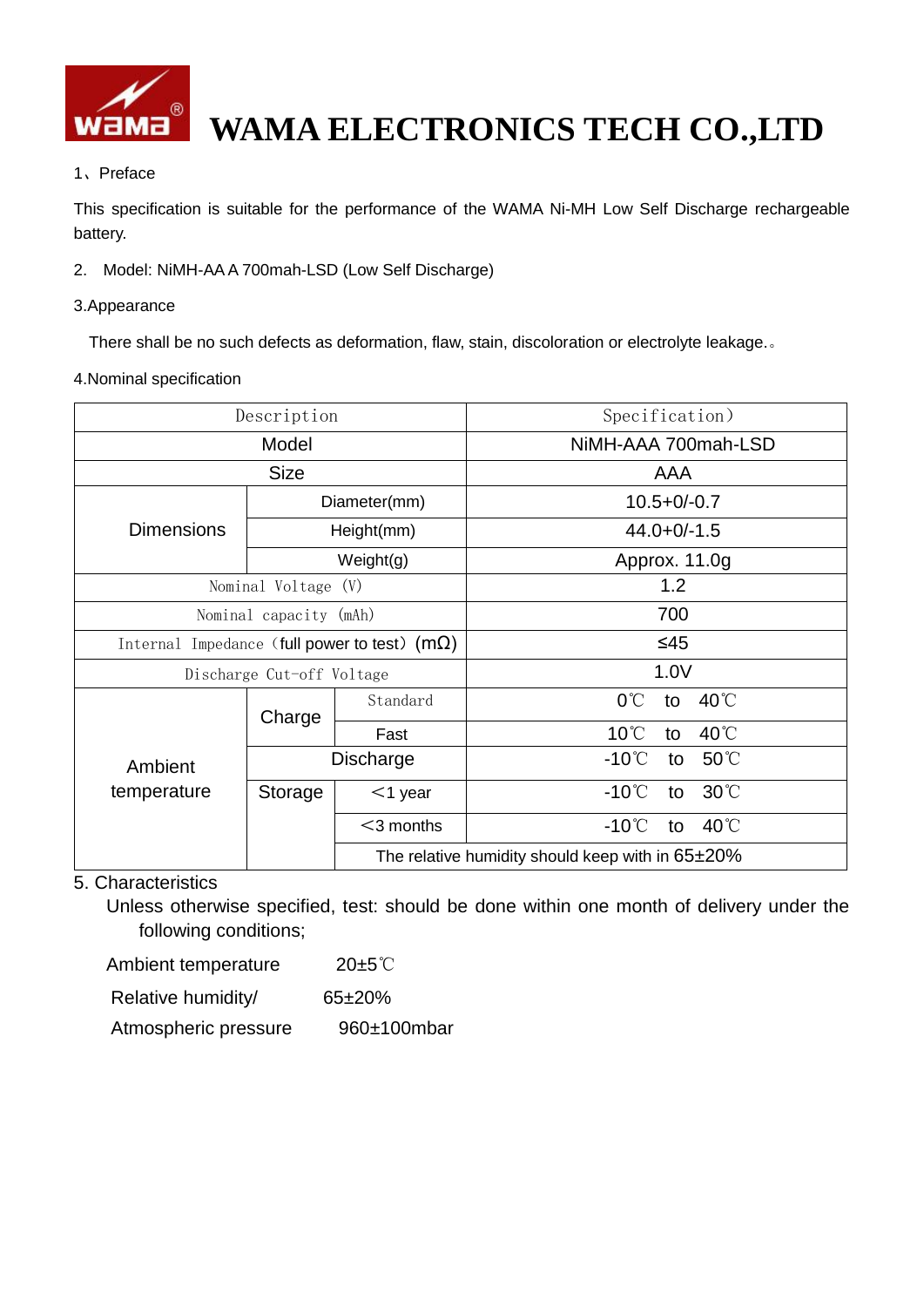

| Test item                    |                | Condition                                                       |                   | Specification                    |
|------------------------------|----------------|-----------------------------------------------------------------|-------------------|----------------------------------|
| 3. Charge                    | Standard       | Charge at 0.1C for 16 hours                                     |                   | $0^{\circ}$ C to 40 $^{\circ}$ C |
|                              | Fast           | Charge at 0.5C to $-\Delta V = 0.5$ mV.                         |                   | 10℃ to 40℃                       |
|                              | <b>Trickle</b> | $(0.03C)-(0.05C)$                                               |                   | $0^{\circ}$ C to 40 $^{\circ}$ C |
| 2. Discharge                 |                | At 0.2C to 1.0V                                                 |                   |                                  |
| 3. Discharge cut-off voltage |                |                                                                 |                   | 1.0V                             |
| 4. Capacity                  | Minimum        | Standard charge/discharge                                       |                   | 650                              |
| (mAh)                        | <b>Typical</b> | Standard charge/discharge                                       | 700               |                                  |
| 5. Internal resistance       |                | ≤45mΩ<br>After fully charge, rest 1 hour, measured at<br>1000Hz |                   |                                  |
| 6. Charge Retention          |                | Standard charge storage: 360 days Standard<br>Discharge         |                   | Capacity≥75%                     |
| 7. Hight Rate Discharge      |                | Standard charge 1hour rest Before<br>Discharge by 0.5C to 1.0V  |                   | $\geq$ 108minutes                |
|                              |                | Standard charge 1hour rest Before<br>Discharge by 1C to 1.0V    |                   | $≥48$ minutes                    |
| 8.Overcharge                 |                | 0.1C charger 28 days,                                           |                   | No leakage                       |
| Recycle life                 | Charge         | Rest                                                            | Discharge         | Cycles 1 to 50 shall             |
| 1                            | 0.1C for 16h   | 0                                                               | 0.25C for 2h20min | be repeated until the            |

|                           |                   |                                                                                            |                   | UYUIGO I IU JU JIIAII                              |
|---------------------------|-------------------|--------------------------------------------------------------------------------------------|-------------------|----------------------------------------------------|
|                           | 0.1C for 16h      | $\Omega$                                                                                   | 0.25C for 2h20min | be repeated until the                              |
| $2 - 48$                  | 0.25C for 3h10min | $\Omega$                                                                                   | 0.25C for 2h20min | discharge<br>duration<br>$50th$ cycle<br>any<br>on |
| 49                        | 0.25C for 3h10min | $\Omega$                                                                                   | 0.2C to 1.0V      | becomes                                            |
| 50                        | 0.1C for 16h      | 1~4h                                                                                       | 0.2C to 1.0V      | Less than 3h                                       |
| 9.<br>Leakage Test        |                   | Standard charge stand for 14days                                                           |                   | No leakage                                         |
| 12. High temperature test |                   | Store at $40^{\circ}$ C, $50^{\circ}$ C, $60^{\circ}$ for 2 hours then<br>charge/discharge |                   | No leakage                                         |
| 13. Low temperature test  |                   | Store at $0^{\circ}$ for 2 hours then charge/discharge                                     |                   | No leakage                                         |
| 14. Short circuit test    |                   | Short circuit after fully charge                                                           |                   | No explode                                         |
| 15.<br>Drop test          |                   | Free fall on the concrete from 1 meters after                                              |                   | No leakage                                         |
|                           |                   | fully charged                                                                              |                   | No short-circuit                                   |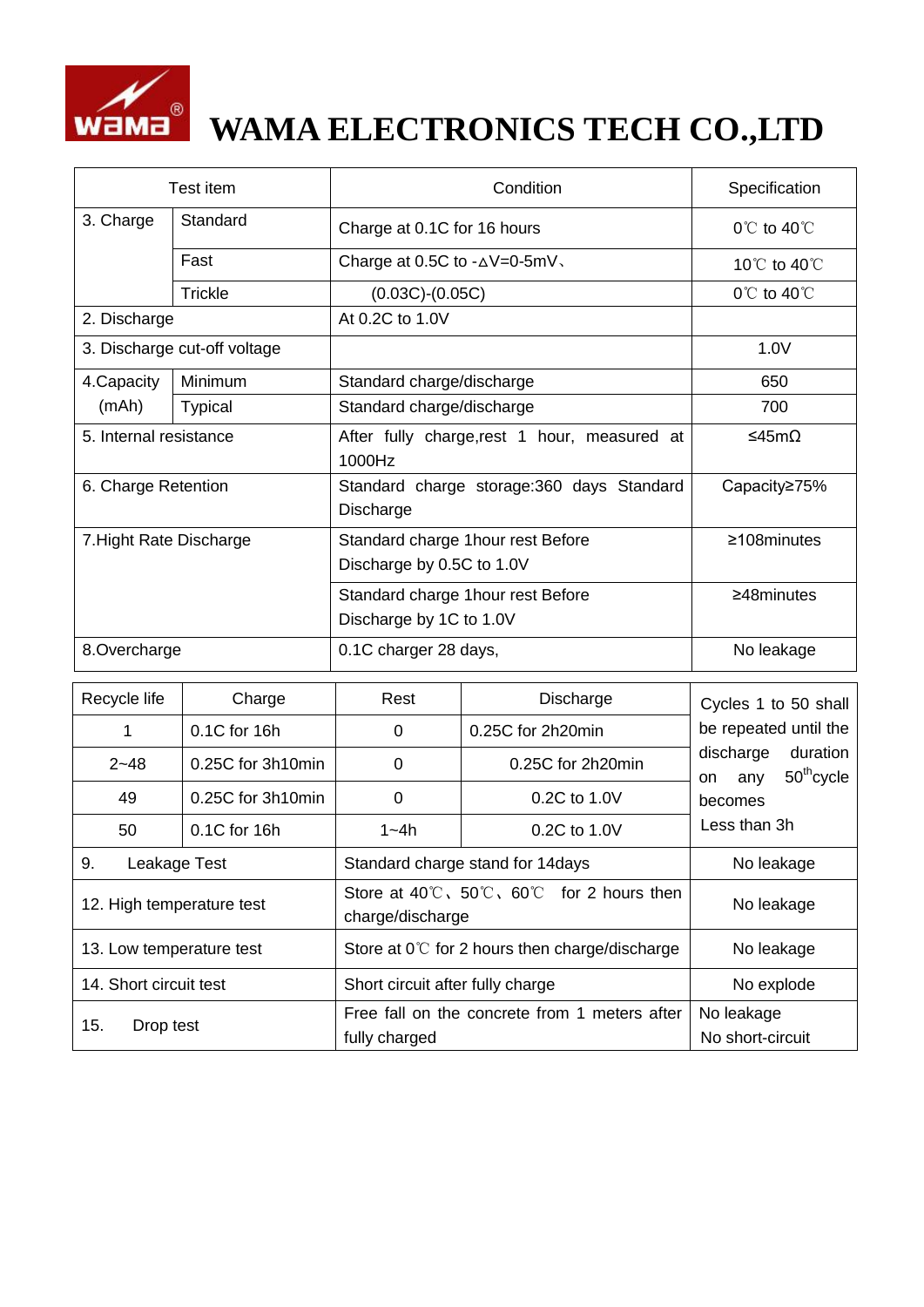





| Project<br>项目 | Description<br>类型    | <b>Dimension</b><br>尺寸(mm) |
|---------------|----------------------|----------------------------|
| D1            | Diameter<br>直径1      | Max 4.0                    |
| D             | Diameter<br>直径       | $10.5^{+0}_{-0.7}$         |
| H1            | <b>Height</b><br>高度1 | $\geq 1.2$                 |
|               | Height<br>高度         | 44.5 $^{+0}$               |





DISCHARGE CHARACTERISTICS





 $0.9$ 

 $\overline{0}$ 

 $20$ 

 $40$ 

Capacity(%)

80

100

60